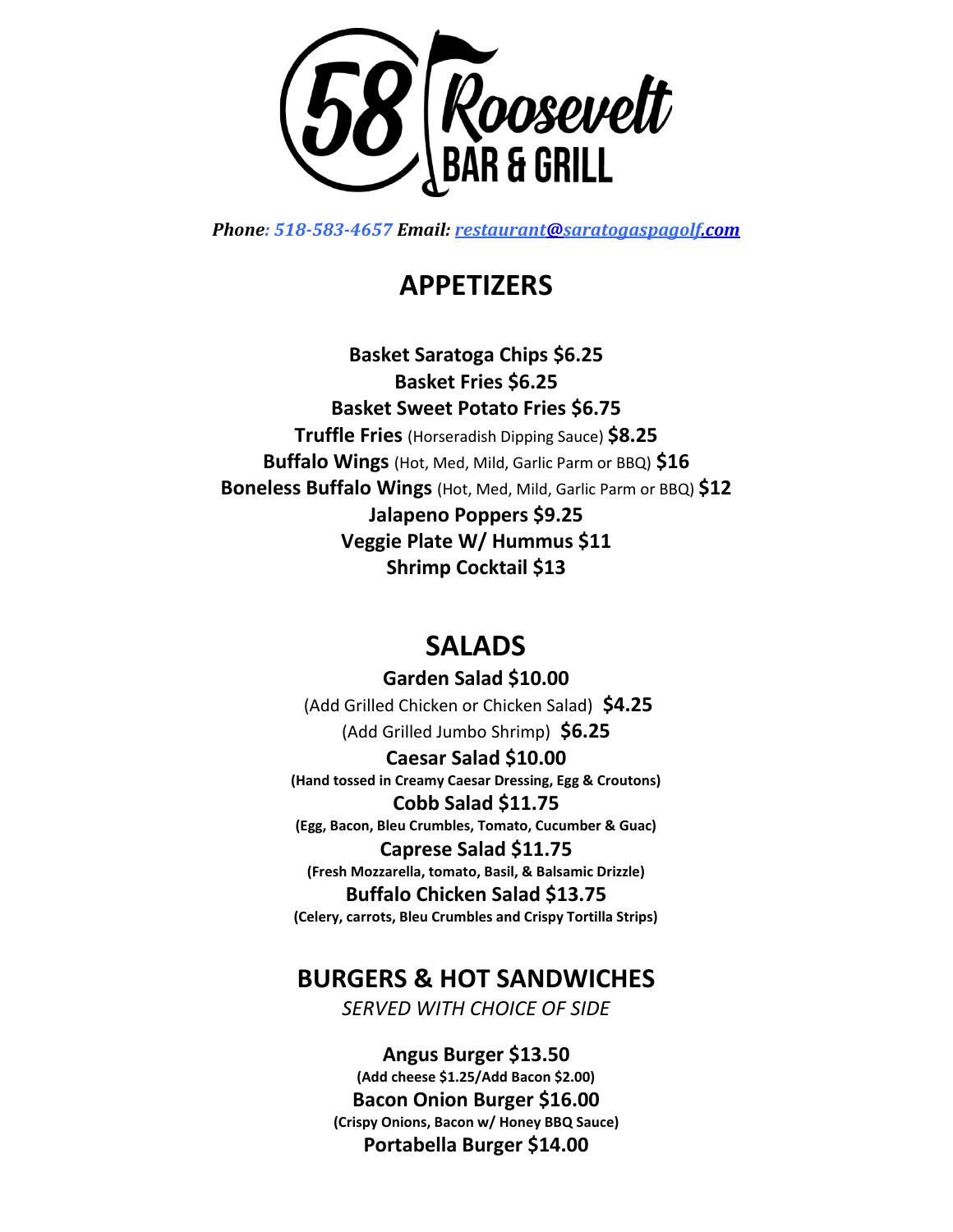**(Fresh Mozz, Roasted Red Peppers, Pickled Onion, Greens & Side Avocado Aioli) Crab Cake Patty \$18.00 (Homemade w/ Greens, Tomato, Onion & side Remoulade Sauce) Fried Chicken Sandwich \$13.50 Grilled Reuben \$12.75 Roosevelt Melt \$13.50** (Turkey, Bacon, Provolone, Chipotle Mayo on Wheat)

**SANDWICHES & WRAPS**

Served w/ choice of side

### **Deli Sandwiches**

**Whole \$11.75** or **Half \$7.50** Add Cheese **\$1.25/\$.75** Add Bacon **\$3.75/\$2.00**  (Turkey, Ham, Corned Beef or Chicken salad) **BLT Whole \$11.00** or **Half \$7.50 Chicken Caesar Wrap \$12.75 Buffalo Chicken Wrap \$12.75 Birdie Wrap \$12.75** (Grilled Chicken, Bacon, Bleu Crumbles, Pickled Red Onions, Greens & Garlic Mayo) **Veggie Wrap \$12.75** (Grilled Black Bean Patty, Roasted Reds, Cucumbers, Red Onion, greens & Hummus)

## **FOR THE KIDS (12 & under)**

SERVED WITH A SIDE OF FRIES, CHIPS or APPLESAUCE

**Hot Dog \$6 Chicken Tenders \$8 Grilled Cheese \$7 Peanut Butter & Jelly \$6.50 Mac & Cheese \$6.50**

### **SIDES**

**Saratoga Chips French Fries Sweet Potato Fries Add \$1.50**

**Potato Salad Cole Slaw Side Salad Add \$1.50**

**CHEESES**